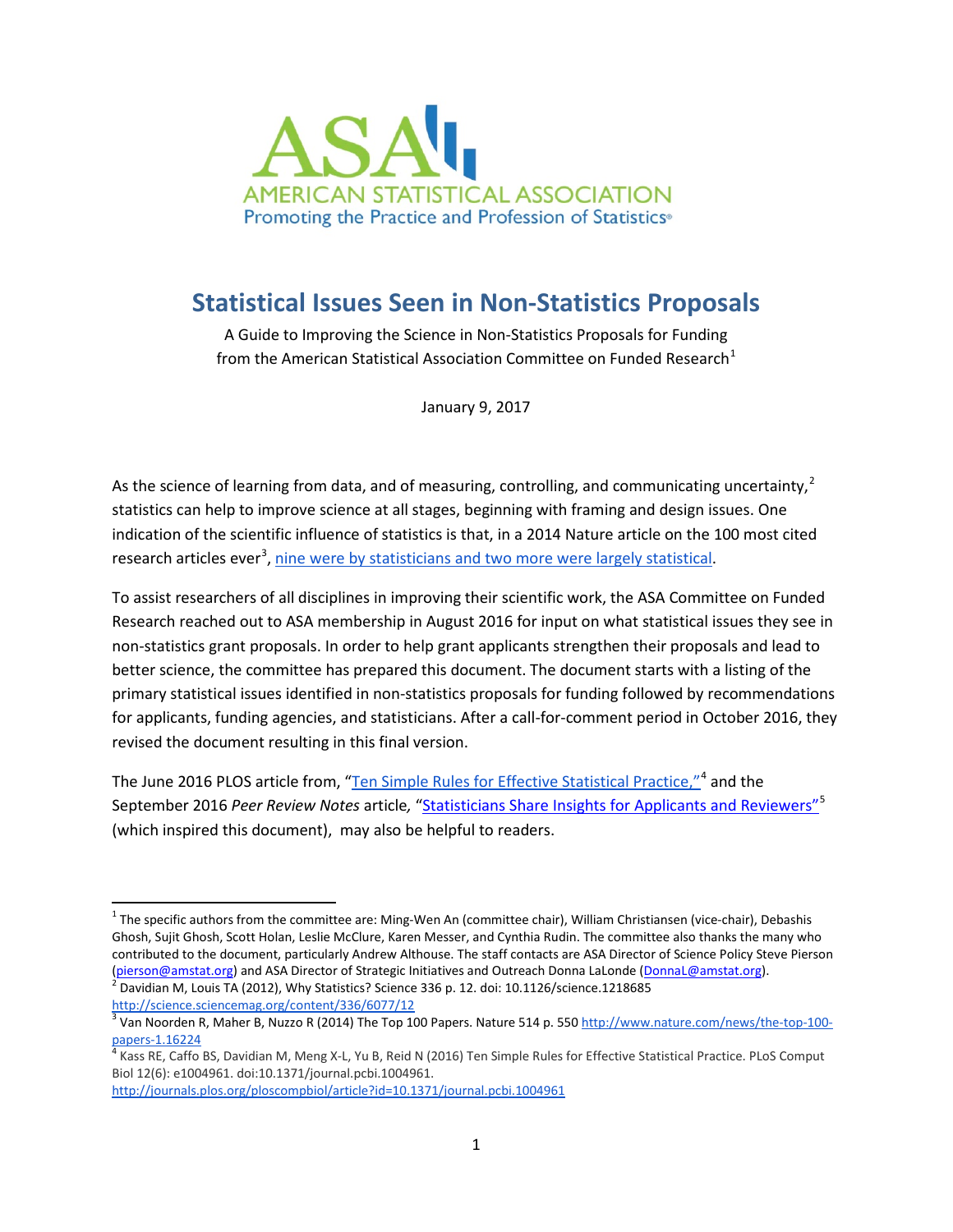## **Statistical Issues:**

- 1. Framing the Problem:
	- a. Are all of the study's objectives (e.g., specific hypotheses to be tested) clearly defined? What is the scientific question of interest - inference about a treatment effect, estimation, prediction, etc.?
	- b. For experiments or sampling-based observational studies, what is the population in mind? For studies focused on estimation and prediction in other settings, what is the end purpose of the proposed statistical modeling (e.g., "estimating historical temperature changes over time" or "predicting future changes")?
	- c. What assumptions are being made about the data being collected? How do these assumptions relate to the estimation procedure and the population inference?
- 2. Designing the Study/Experiment:
	- a. Are the proposed data appropriate for addressing the study's objectives? Are the proposed data described in sufficient detail? Are the study variables identified as outcomes, predictors, or potential confounders?
	- b. Are proposed sample sizes sufficient to support adequate power, precision of confidence intervals, or minimal prediction error? Are calculations well-documented and reproducible (e.g., to reproduce a power analysis)? Have adjustments for multiple comparisons or multiple inferences been considered?
- 3. Specifying the Data Analysis Plan:
	- a. Is the proposed analysis method the most appropriate for the research question?
	- b. Has the statistical analysis method associated with each component of the research been carefully described?
	- c. Is the approach robust? How will missing data be handled?
	- d. What approach will be taken for multiple comparisons or multiple inferences? (If none, then carefully justify).
	- e. What approach will be taken for sensitivity analysis and/or external validation?

## **Recommendations:**

- 1. Recommendations for non-statistician PI's:
	- a. Partner with a statistician in the design and planning phases of the study. Specifically, in addition to the data analysis and report writing, the statistician can lend expertise in framing the precise question to be answered, delineating the scope and nature of the study, ensuring that data are collected completely, and monitoring the progress of the study. Studies requiring sophisticated analyses may be open to criticism if statisticians are absent. This is particularly true when the study involves one or more complicating factors including massive data sets, missing observations, causal modeling, Bayesian modeling, uncertainty propagation, multiple testing issues, more predictor variables than observations, hierarchical models, measurement error, or spatial/temporal modeling.

 <sup>5</sup> Statisticians Share Insights for Applicants and Reviewers, Peer Review Notes, September, 2016, [https://www.csr.nih.gov/CSRPRP/2016/09/statisticians-share-insights-for-applicants-and-reviewers/.](https://www.csr.nih.gov/CSRPRP/2016/09/statisticians-share-insights-for-applicants-and-reviewers/)